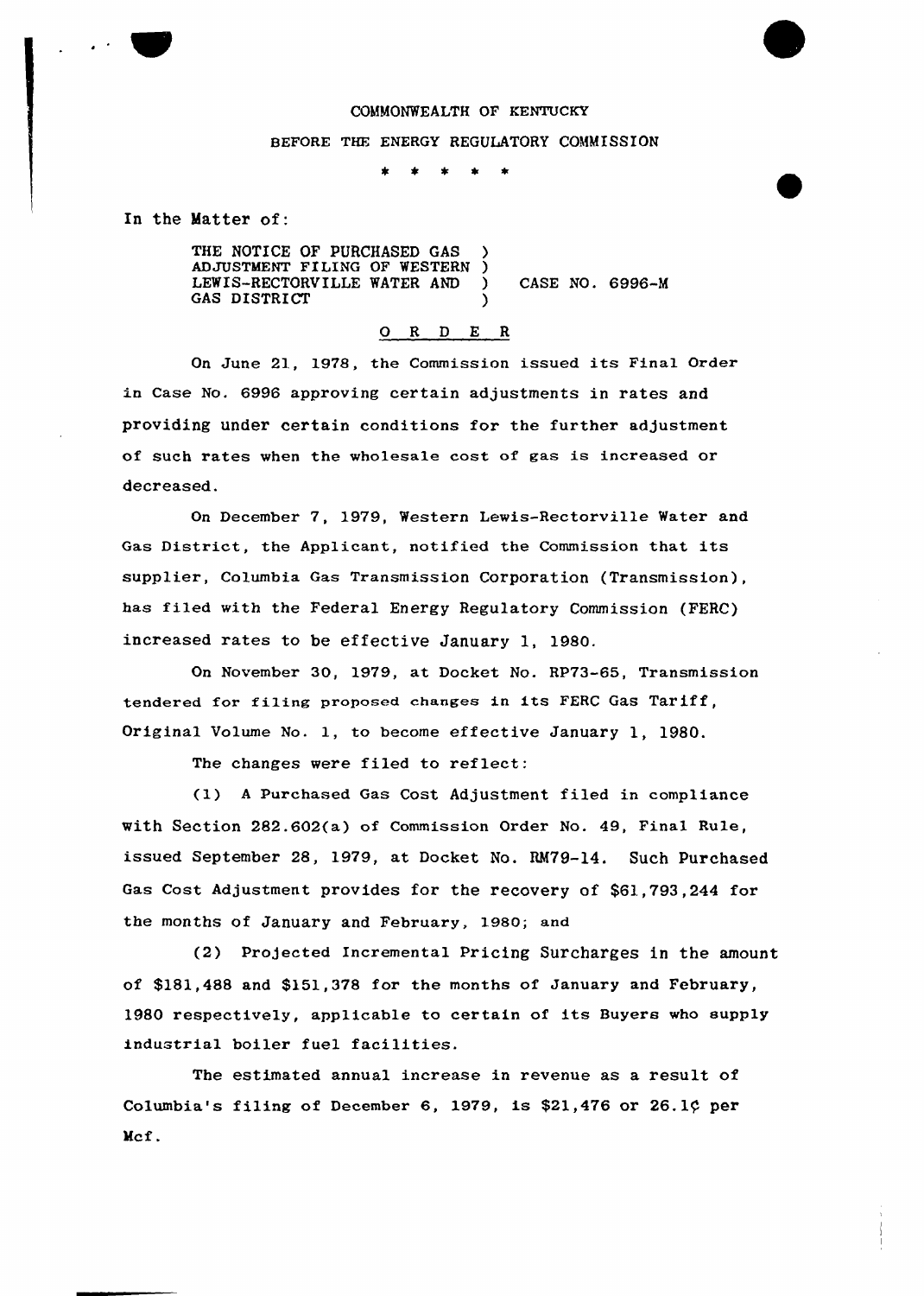The Applicant, in compliance with its tariff and previous orders of this Commission, submitted with its Notice certain information including verification of the rates and charges of its supplier.

After reviewing this evidence of record and being advised, the Commission is of the opinion and finds:

(1) That the Energy Regulatory Commission is being asked to approve a price increase already approved by the Federal Energy Regulatory Commission when it granted the Applicant's supplier, Columbia Gas Txansmission Corpoxation, a wholesale gas cost increase. We are of the opinion that failure to allow this increase to be passed through to its retail consumers on a timely basis would be unfair and unjust to the Company and would ultimately result in higher rates to their consumers in any event. The Commission has (in writing) indicated its opposition to the procedures and regulations used by the Federal agency in approving these supplier increases since 1975. We continue to be opposed and are continuing to seek alternative ways to overcome the regulatory inequities which have such a direct impact on the retail consumers.

(2) That the Applicant's supplier, Transmission, has filed for increased rates to become effective January 1, 1980.

(3) That the application filed December 7, 1979, reflected Transmission's rates as filed with the FERC on November 30, 1979, at Docket No. RP73-65, to be effective January 1, 1980.

(4) That the magnitude of this filing exposes the Applicant to substantial under-recovery of its gas cost if the rates are not implemented in a timely manner.

(5) That the Commission should waive its policy of requiring evidence of FERC acceptance in this case and allow the Applicant to place into effect subject to refund the rates set out in Appendix  $"A"$ .

{6) That the Applicant's adjustment in rates under the Purchased Gas Adjustment provisions approved by the Commission in its Order in Case No. 6996, dated June 21, 1978, is fair, just and reasonable and in the public interest and should be effective with gas supplied on and after the date the increased cost of wholesale gas becomes effective.

 $-2-$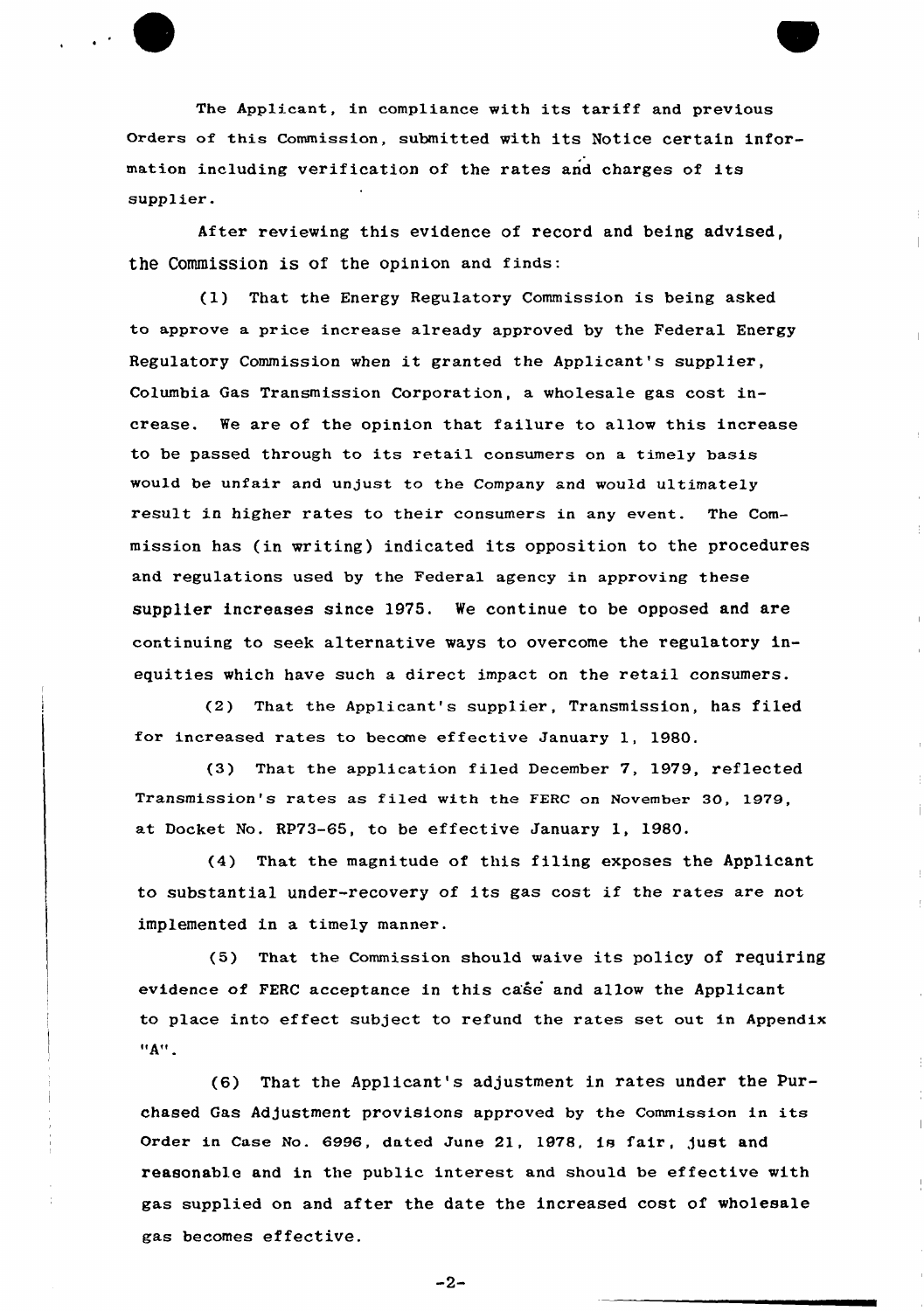IT IS THEREFORE ORDERED that the Purchased Gas Adjustment sought by the Applicant as set out in Appendix "A" attached hereto and made a part hereof, be and the same, is hereby approved to be effective subject to refund with gas supplied on and after the date the increased cost of wholesale gas becomes effective.

IT IS FURTHER ORDERED that Western Lewis-Rectorville Water and Gas District shall maintain its records in such manner as will enable it, or the Commission, or any of its customers, to determine the amounts to be refunded and to whom due in the event a refund is ordered by the Commission.

IT IS FURTHER ORDERED that for the purpose of the future application of the Purchased Gas Adjustment Clause of Applicant the Base Rate for purchased gas shall be:

|                                              | Demand | Commodity  |
|----------------------------------------------|--------|------------|
| Columbia Gas Transmission Corporation        | $\sim$ | \$2.5646   |
| Columbia LNG Corporation                     |        | $$4.4309*$ |
| *Includes Transportation Charge of \$0.2229. |        |            |

IT IS FURTHER ORDERED that within thirty (30) days after the date of this Order, Applicant shall file with this Commission its revised tariff sheets setting out the rates approved herein.

IT IS FURTHER ORDERED that the information furnished this Commission by Applicant on December 7, 1979, constitutes full compliance with the Commission's requirements and Order in Case No. 6996, and any other information ordinarily required to be filed under the Commission's regulations is hereby waived.

> Done at Frankfort, Kentucky, this 17th day of January, 1980, ENERGY REGULATONY COMMISSION

For the Complission,

ATTEST: